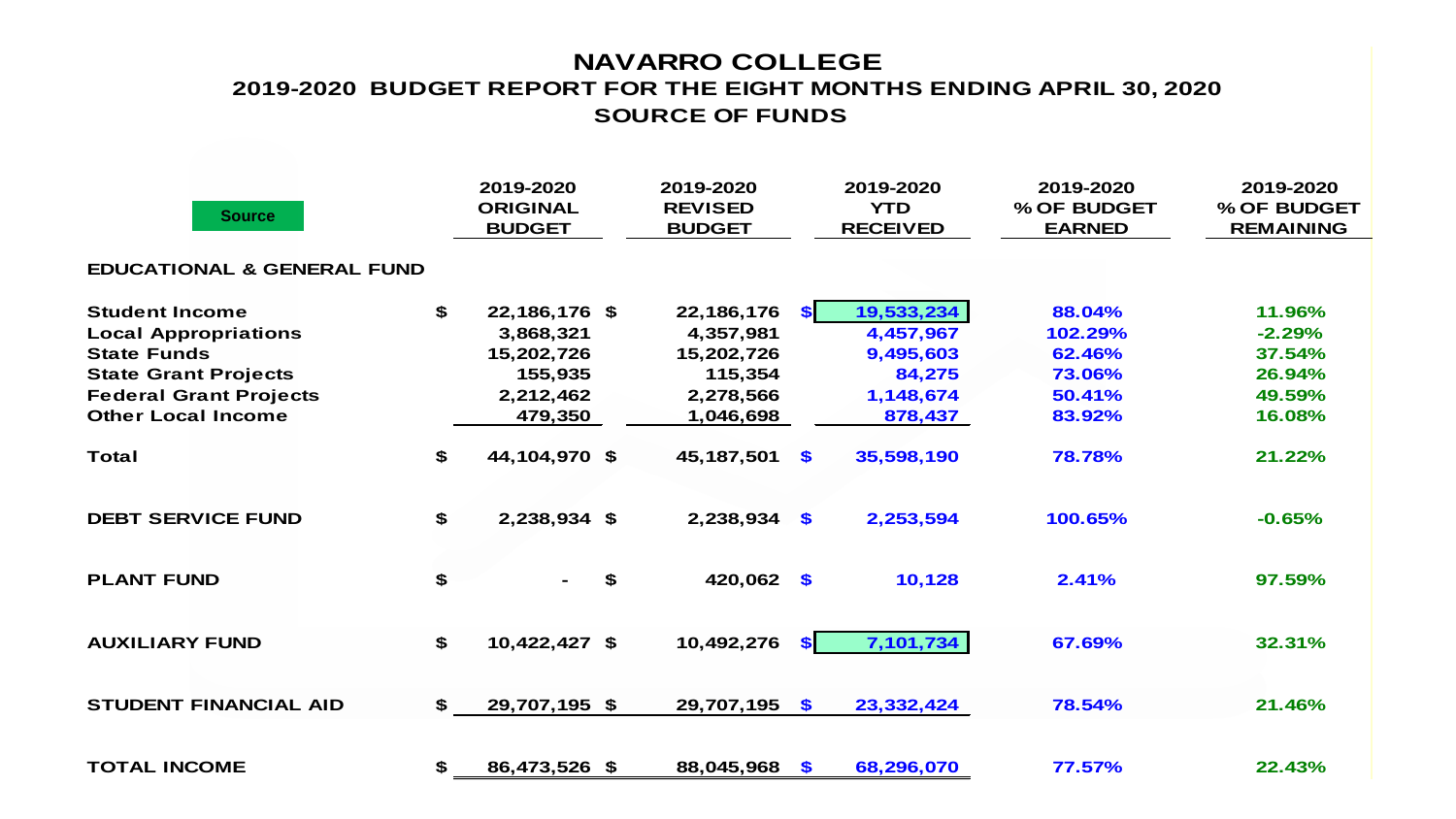## **NAVARRO COLLEGE 2018-2019 BUDGET REPORT FOR THE EIGHT MONTHS ENDING APRIL 30, 2019 SOURCE OF FUNDS**

| <b>Source</b>                         | 2018-2019<br><b>ORIGINAL</b><br><b>BUDGET</b> | 2018-2019<br><b>REVISED</b><br><b>BUDGET</b> |                   | 2018-2019<br><b>YTD</b><br><b>RECEIVED</b> | 2018-2019<br>% OF BUDGET<br><b>EARNED</b> | 2018-2019<br>% OF BUDGET<br><b>REMAINING</b> |
|---------------------------------------|-----------------------------------------------|----------------------------------------------|-------------------|--------------------------------------------|-------------------------------------------|----------------------------------------------|
| <b>EDUCATIONAL &amp; GENERAL FUND</b> |                                               |                                              |                   |                                            |                                           |                                              |
| <b>Student Income</b>                 | \$<br>23,524,170 \$                           | 21,216,360                                   | <b>SI</b>         | 19,288,167                                 | 90.91%                                    | 9.09%                                        |
| <b>Local Appropriations</b>           | 3,929,074                                     | 3,868,321                                    |                   | 3,994,930                                  | 103.27%                                   | $-3.27%$                                     |
| <b>State Funds</b>                    | 15,968,463                                    | 15,968,463                                   |                   | 9,967,824                                  | 62.42%                                    | 37.58%                                       |
| <b>State Grant Projects</b>           | 875,601                                       | 759,719                                      |                   | 481,397                                    | 63.37%                                    | 36.63%                                       |
| <b>Federal Grant Projects</b>         | 2,027,352                                     | 2,212,378                                    |                   | 1,131,789                                  | 51.16%                                    | 48.84%                                       |
| <b>Other Local Income</b>             | 531,800                                       | 627,011                                      |                   | 465,267                                    | 74.20%                                    | 25.80%                                       |
| <b>Total</b>                          | \$<br>46,856,460 \$                           | 44,652,252 \$                                |                   | 35,329,374                                 | 79.12%                                    | 20.88%                                       |
| <b>DEBT SERVICE FUND</b>              | \$<br>2,237,426 \$                            | $2,237,426$ \$                               |                   | 2,242,269                                  | 100.22%                                   | $-0.22%$                                     |
| <b>PLANT FUND</b>                     | \$<br>\$<br>$\sim$                            |                                              | $\boldsymbol{\$}$ | 570                                        | 0.00%                                     | 100.00%                                      |
| <b>AUXILIARY FUND</b>                 | \$<br>11,189,544 \$                           | 10,367,942                                   | <b>SI</b>         | 7,556,386                                  | 72.88%                                    | 27.12%                                       |
| <b>STUDENT FINANCIAL AID</b>          | \$<br>31,000,460 \$                           | $30,914,460$ \$                              |                   | 26,085,867                                 | 84.38%                                    | 15.62%                                       |
| <b>TOTAL INCOME</b>                   | \$<br>91,283,890 \$                           | 88,172,080                                   | $\sqrt{2}$        | 71,214,466                                 | 80.77%                                    | 19.23%                                       |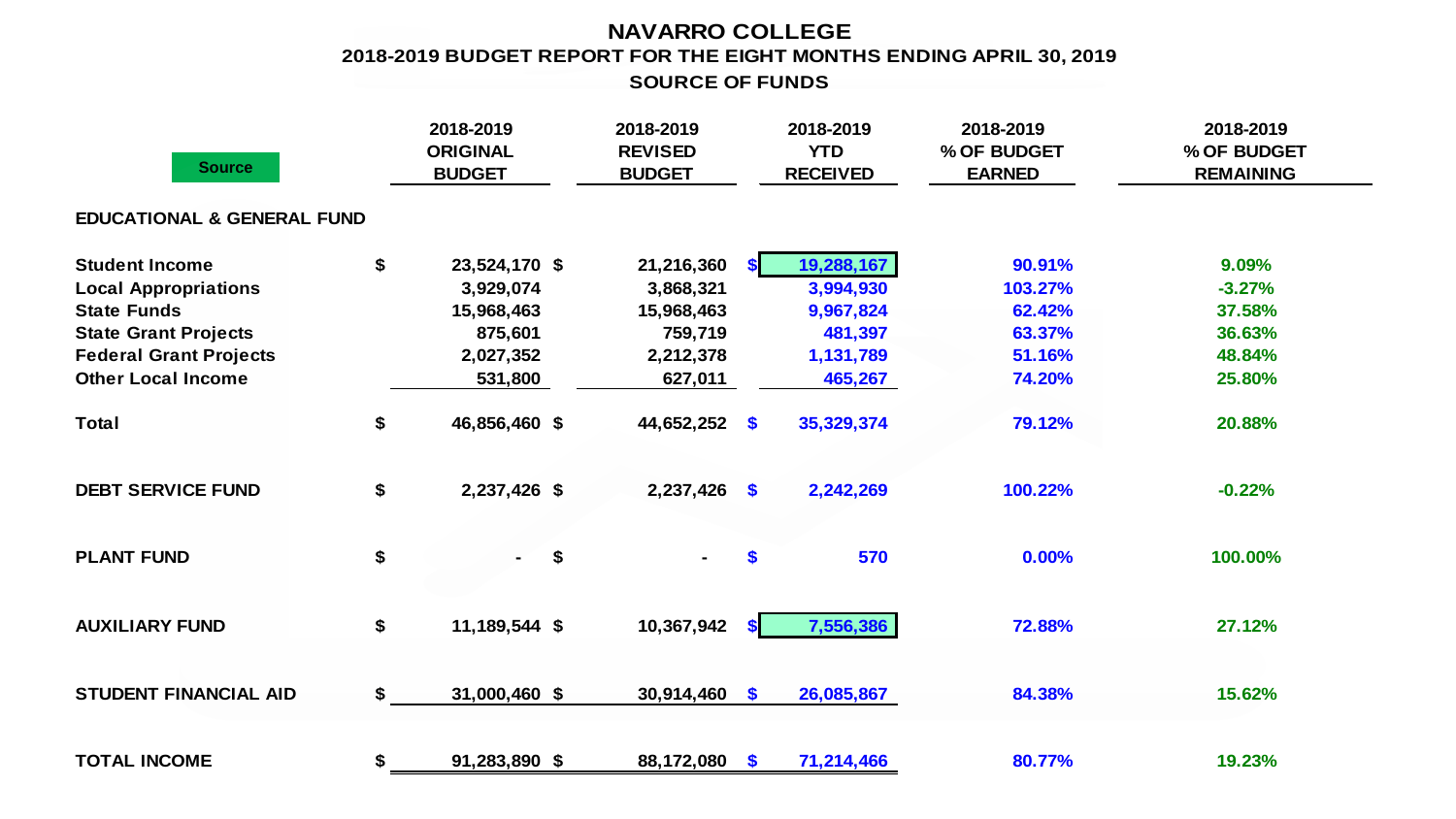## **NAVARRO COLLEGE 2019-2020 BUDGET REPORT FOR THE EIGHT MONTHS ENDING APRIL 30, 2020 DISBURSEMENT OF FUNDS**

| <b>Disbursement</b>                       |    | 2019-2020<br><b>ORIGINAL</b><br><b>BUDGET</b> | 2019-2020<br><b>REVISED</b><br><b>BUDGET</b> | 2019-2020<br><b>YTD</b><br><b>EXPENSED</b> |              | 2019-2020<br><b>OBLIGATED</b> | 2019-2020<br>% OF BUDGET<br><b>EXPENDED</b> | 2019-2020<br>% OF BUDGET<br><b>REMAINING</b> |
|-------------------------------------------|----|-----------------------------------------------|----------------------------------------------|--------------------------------------------|--------------|-------------------------------|---------------------------------------------|----------------------------------------------|
| <b>EDUCATIONAL &amp; GENERAL FUND</b>     |    |                                               |                                              |                                            |              |                               |                                             |                                              |
| <b>General Administration</b>             | \$ | 2,107,981 \$                                  | $2,185,607$ \$                               | 1,406,889                                  | \$           | 612,352                       | 92.39%                                      | 7.61%                                        |
| <b>Student Services</b>                   |    | 3,486,800                                     | 3,649,001                                    | 2,171,534                                  |              | 1,032,495                     | 87.81%                                      | 12.19%                                       |
| <b>General Institutional</b>              |    | 4,691,316                                     | 4,800,282                                    | 3,273,515                                  |              | 913,374                       | 87.22%                                      | 12.78%                                       |
| Instructional Administration              |    | 1,477,745                                     | 1,472,319                                    | 908,428                                    |              | 435,265                       | 91.26%                                      | 8.74%                                        |
| <b>Staff Benefits</b>                     |    | 6,886,252                                     | 6,586,252                                    | 4,346,306                                  |              | 1,955,166                     | 95.68%                                      | 4.32%                                        |
| <b>Resident Instruction:</b>              |    |                                               |                                              |                                            |              |                               |                                             |                                              |
| Academic                                  |    | 7,446,885                                     | 7,442,756                                    | 4,871,490                                  |              | 1,698,047                     | 88.27%                                      | 11.73%                                       |
| Career                                    |    | 6,155,696                                     | 6,201,766                                    | 4,098,868                                  |              | 1,611,295                     | 92.07%                                      | 7.93%                                        |
| <b>Planetarium</b>                        |    | 83,526                                        | 85,526                                       | 60,815                                     |              | 22,275                        | 97.15%                                      | 2.85%                                        |
| <b>Museum</b>                             |    | 168,326                                       | 174,326                                      | 109,676                                    |              | 52,933                        | 93.28%                                      | 6.72%                                        |
| <b>Events</b>                             |    | 103,604                                       | 100,052                                      | 57,426                                     |              | 27,631                        | 85.01%                                      | 14.99%                                       |
| Library                                   |    | 458,263                                       | 473,672                                      | 345,985                                    |              | 103,629                       | 94.92%                                      | 5.08%                                        |
| <b>Community Services</b>                 |    | 2,000                                         | 2,000                                        | 30                                         |              |                               | 1.50%                                       | 98.50%                                       |
| <b>Plant Maintenance &amp; Operations</b> |    | 3,908,867                                     | 3,941,696                                    | 2,064,968                                  |              | 1,009,102                     | 77.99%                                      | 22.01%                                       |
| <b>Appropriations</b>                     |    | 4,920,723                                     | 5,839,738                                    | 4,264,450                                  |              | 262,788                       | 77.52%                                      | 22.48%                                       |
| <b>State Grant Projects</b>               |    | 155,935                                       | 115,354                                      | 99,918                                     |              | 13,035                        | 97.92%                                      | 2.08%                                        |
| <b>Federal Grant Projects</b>             |    | 2,017,025                                     | 2,083,128                                    | 1,147,551                                  |              | 478,791                       | 78.07%                                      | 21.93%                                       |
| <b>Local Grant Projects</b>               |    | 34,026                                        | 34,026                                       | 30,464                                     |              | 16,423                        | 137.80%                                     | $-37.80%$                                    |
| Total                                     | \$ | 44,104,970 \$                                 | 45,187,501 \$                                | 29,258,313                                 | $\mathbf{s}$ | 10,244,601                    | 87.42%                                      | 12.58%                                       |
| <b>DEBT SERVICE FUND</b>                  | \$ | 2,238,934 \$                                  | $2,238,934$ \$                               | 141,165                                    | $\mathbf{s}$ | 1,918,323                     | 91.99%                                      | 8.01%                                        |
| <b>PLANT FUND</b>                         | \$ | \$                                            | $420,062$ \$                                 | 56,214                                     | \$           | 204,274                       | 62.01%                                      | 37.99%                                       |
| <b>AUXILIARY FUND</b>                     | \$ | 10,422,427 \$                                 | 10,492,276 \$                                | 6,186,871                                  | \$           | 1,689,983                     | 75.07%                                      | 24.93%                                       |
| <b>STUDENT FINANCIAL AID</b>              | \$ | 29,707,195 \$                                 | 29,707,195 \$                                | 23,951,268                                 | \$           |                               | 80.62%                                      | 19.38%                                       |
| <b>TOTAL DISBURSEMENTS</b>                | \$ | 86,473,526 \$                                 | 88,045,968 \$                                | 59,593,831                                 | \$           | 14,057,181                    | 83.65%                                      | 16.35%                                       |